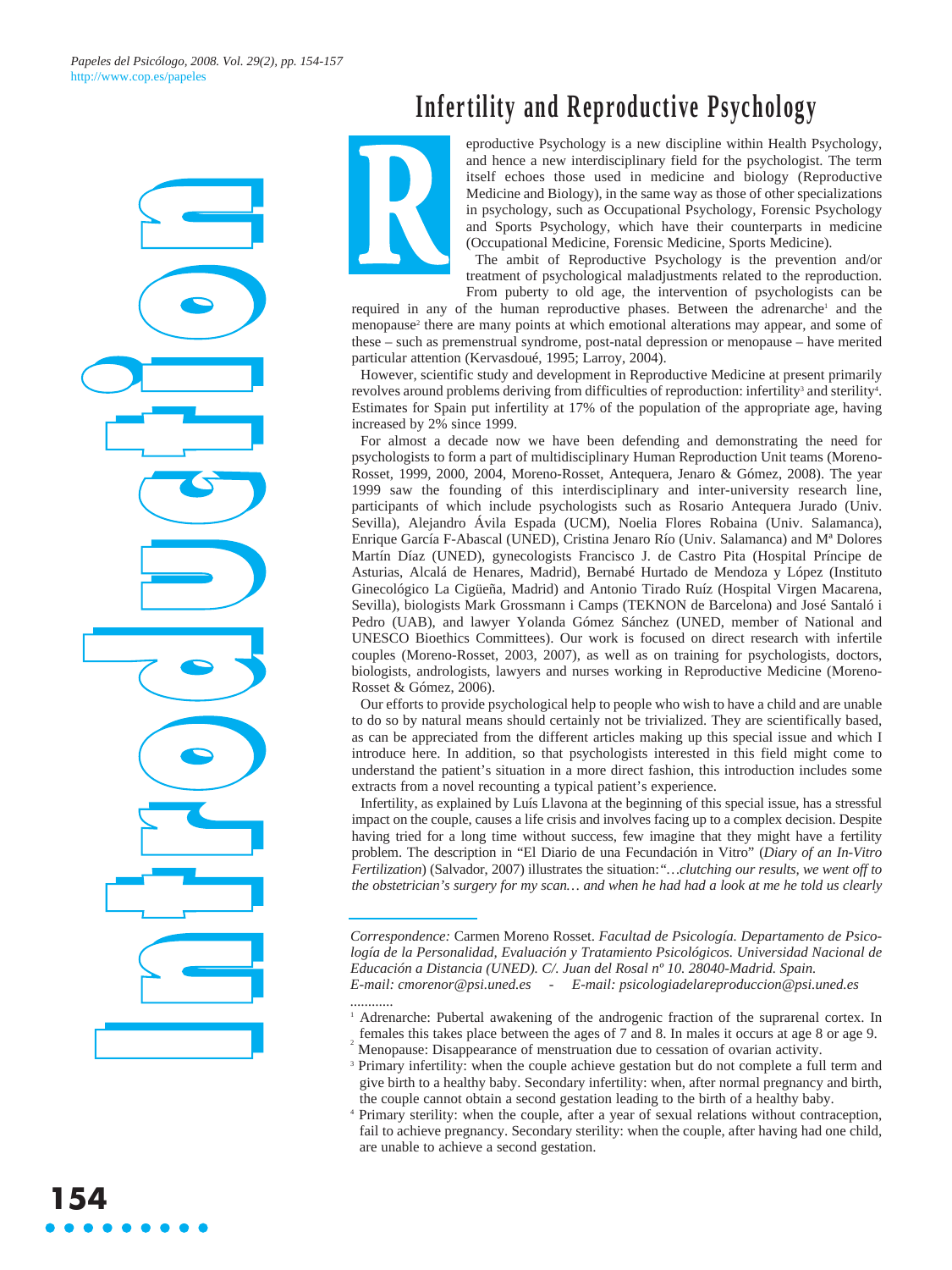*that we had to try ICSI (Intracytoplasmatic Sperm Injection*<sup>5</sup>). He *asked us whether we already had a clinic in mind (because of my age the National Health was out of the question), and seeing that we hadn't, he recommended one. We were quite taken aback. Even though we were really determined, when you realize you have to make decisions you feel incredibly dizzy."*

The emotional processes associated with infertility and assisted reproduction treatments are so important that it is essential for psychologists to form part of the multidisciplinary team. We have discussed in different forums the need for our professional participation right from the moment of the first tests for establishing the infertility diagnosis. Psychological assessment of the couple provides knowledge of their emotional adjustment, allows detection of those at risk of developing emotional disorders and forms the basis for offering psychological help appropriate to each case. The time necessary for the diagnostic medical tests, around three months, would be sufficient for dealing with any maladjustment identified, or for psychologically preparing couples with fewer resources to cope with the process of medical treatment for infertility. This is how we proceeded in our latest research, with highly positive results (Moreno-Rosset, 2007). Moreover, and in view of the lack of specific questionnaires for the assessment of chronic problems such as infertility, we designed the first validated and calibrated instrument for Spanish populations for measuring Emotional Maladjustment and Adaptive Resources (*Desajuste Emocional y los Recursos Adaptativos*) in infertility (DERA; Moreno, Antequera & Jenaro, 2008), which is described in this special issue in the article by Jenaro, Moreno-Rosset, Antequera and Flores.

On initiation of treatment with assisted reproduction techniques, mind/body interactions become a central focus, as Daniel Campagne highlights in his article. To continue our story: *"...last Monday, after the scan, it was decided to start the tedious and tiring hormonal treatment. Without leaving off the Synarel (supposedly an inhibitor, something I don't understand however much they explain it to me), and clutching the prescriptions, I began a marathon involving visits to nine chemists! We feel totally stupid, because we've had the prescriptions at home for exactly a*

*month, and the treatment's supposed to start after 24 hours."* (op. cit.)*.* Indeed, assisted reproduction treatment begins by arresting the activity of the ovaries so as to stimulate them in a controlled fashion: the ovarian function is disconnected from the hypothalamic-hypophyseal axis to stimulate it with drugs and produce a larger number of mature ovocytes in a single cycle *"…the process is simple: a daily injection in the tummy, alternating sides, and I know that the majority of women do them themselves… …for the last few days they've been giving me two injections instead of one. One drug to stimulate growth and another (hooray for contradiction!) for preventing me from ovulating. My tummy's a mess, today's Saturday and they've done another scan on me. On Monday I'm having a blood test. I'm full of holes!"* (op. cit.)*.*

As it can be seen, pharmacological treatment can cause mood alterations that exacerbate the emotional situation of the woman and her partner – because "he" is also there: as the principal male character in the book by Reyes Salvador recounts: *"The tedious and tiring treatment began for my partner. It felt unfair: the problem was mine but she had to suffer the consequences. She learned how to inject herself and she would do it everywhere, toilets at airports or restaurants, and so on. Throughout the treatment the injection had to be done at the same time every day".* In this phase of ovarian stimulation there may be difficulties that have often not been previously explained by the doctors, and that unfortunately occur in 9% of cases; I'm referring to cancellation of the treatment due to poor ovarian response. When women are notified of this, the majority feel as though they themselves are "the bad guys". They think: why is this happening to me, if I've done everything right, every day at the same time, every day without complaining? I remember a Muslim patient who always came to the Reproduction Unit wearing a veil, and who

had a cycle cancelled because of poor ovarian response. When she came crying into my consulting room she felt discouraged, disheartened, disoriented, because she attributed to the fact that she was doing Ramadan. Clearly, the work of the psychologist is fundamental at all points of the medical treatment process. The characters in our story also recounted their disappointment: *"We were pretty upset, and decided to wait a while; and besides, we had to get straight again financially".*

When all goes well, there comes a point in the treatment at which hope and optimism abound: the moment of extraction of the ovocytes, the "in vitro" fertilization in the laboratory and the subsequent transfer of embryos to the womb. This phase of the treatment is tremendously emotionally charged, both for her: *"my endometrium is at 10.4 (which it seems is good); I have three follicles of 17, one of 16, another of 14… Today, Wednesday, at 20.30h precisely, they have to carry out the intra-muscular administration of hCG (the hormone that stops the growth process). Friday at 7.30h we have to be at the clinic for extraction of the follicles. They'll sedate me, and once extracted (whilst Paco pays homage to himself in order to extract fresh – or rather warm – spermatozoids) they'll see how many of them can be*



*fertilized"*; and for him: *"Paco told me about the incredible experience he had trying to masturbate and produce the semen… …Well, they gave him my coat and my bag (one hand or arm occupied!) and the jar in question, and… do the business! It seems that the first toilet he found had recently been used for some serious evacuation of the bowels, and the odour was quite overpowering, so he went in search of another, upstairs, downstairs, until he found one that was empty and more or less aseptic. There wasn't much space and the door had no lock, so I really dread to think in what conditions the ejaculation took place"* (op. cit.)*.*

It is not surprising that going through all these experiences changes even the world's most mentally balanced person. The article by Antequera, Moreno-Rosset, Jenaro and Ávila makes it clear that it is common to find

<sup>5</sup> ICSI (Intracytoplasmatic Sperm Injection). Technique that permits the fertilization of an ovocyte by means of micro-injection of a spermatozoid.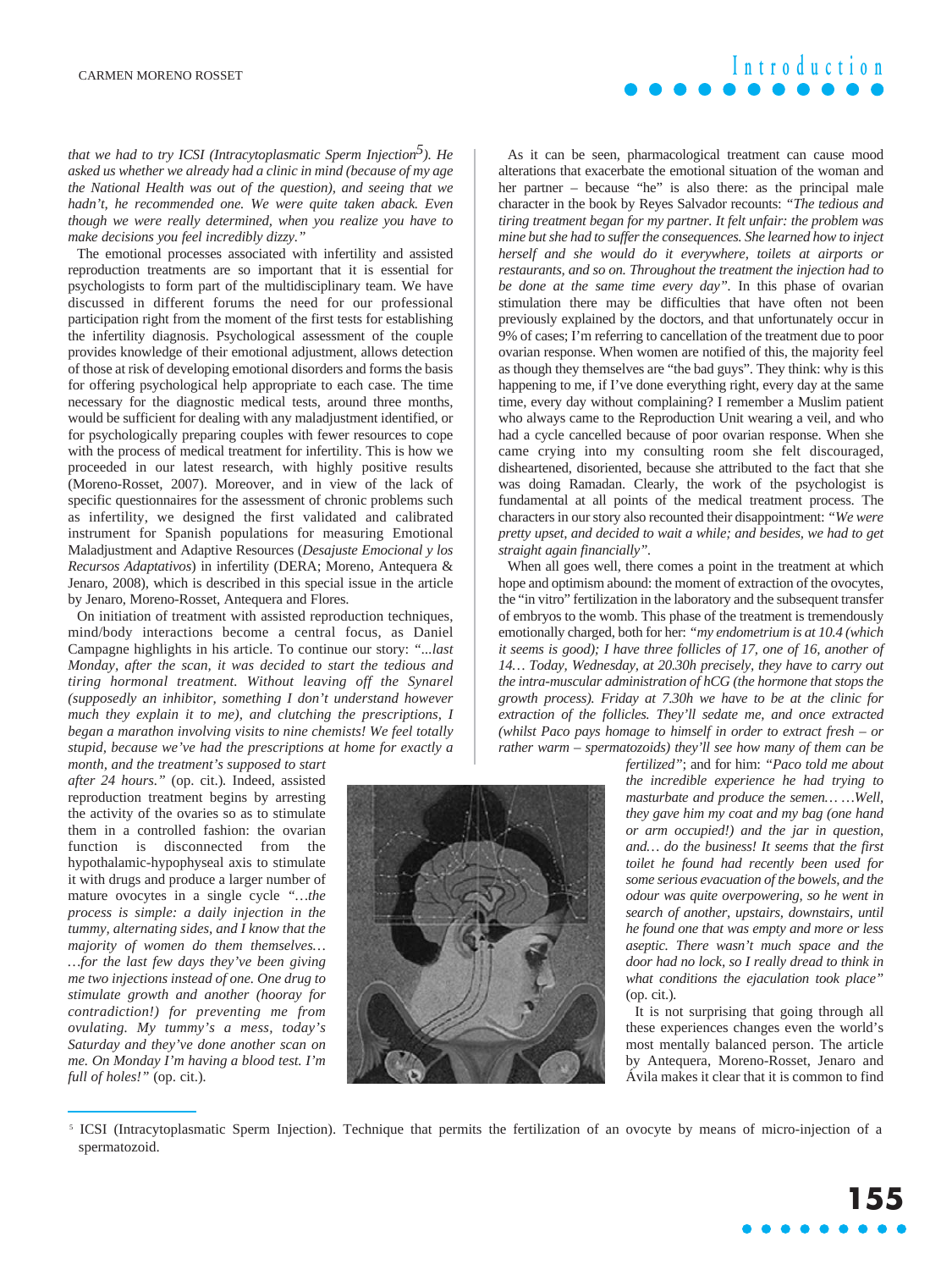## **Introduction**

emotional maladjustment in infertile couples, and that it is often erroneously associated with anxiety or depression, though as time goes on the failures, repeated attempts, one's increasing age, etc., may indeed provoke anxious or depressive syndromes. Some authors find a particular type of emotional development in this population. At first they tend to be more or less adjusted emotionally, after a time they may develop mood disorders, and finally, learned helplessness returns them to their initial state.

But let us continue with our story. Assuming that everything goes well in the extraction of ovocytes from the woman and in obtaining semen from the man, the following day the couple have to call (or are called by) the Fertility Clinic's laboratory to see whether the ova have been fertilized and how many are viable; that is, how many can finally be transferred to the womb. *"They told us to keep our mobiles handy because a biologist would phone us to explain how things were going. Friends who have gone through the same process had told me that they used words such as "beautiful" and "pretty", and to be honest I didn't believe it. But it's true! The biologist talked about the ova as if they were babies! Of the five, one hasn't worked and four have been fertilized."* (op. cit.)*.* Indeed, the call to the laboratory to see whether the embryos have taken or not is just one more stressor to add to the whole mix. I have personally seen many women cry because none of the ova have been fertilized, despite the physical, mental and financial effort, the effect on the relationship, even all the time off work… All that effort for nothing! And it's true. Depending on how the cells divide, biologists tend to call the embryos good-looking or ugly. But that's really another story – the language used by doctors, nurses, biologists, and so on… which may have an emotional effect, even though the words might be in some way appropriate.

When the transfer to the embryo takes place, many women think they already have a baby inside them, and that's not true – they only have some cells that are beginning to divide, and it still remains to be seen whether, inside the womb, the division will continue correctly or not, and if it does, whether or not they will "anchor", or "take"; and this is an aspect that Reproductive Medicine still can't control. Even so, the day of the transfer is party-time for the couple, an opportunity to have the child they yearn for so much; when they are asked to come into the room a whole world of hope opens up: *"They call me, I see in the waiting room one of the couples who were there on the day of the extraction. I'm in a daze; we embrace…let's go for it! It's the laboratory. At last, photos of babies. Fridges, microscopes, a lot of people for such a small space, and a small cubicle with an examining bed… at last, the doctor comes over to me… I saw a really long, thin plastic pipette shaped like a hook at the end. Clean entry into the vagina, the same discomfort as a scan, and nothing else. A nurse extends the bed a little, bends my legs and covers me with a thin blanket. I have to stay there for at least half an hour. I keep repeating, like a mantra: "Take, take, take!" I promise not to breathe, not to wee, not to poo, not to move, not to speak. I want to reduce myself to a vegetable so that they take root in my belly, so that they don't leave me empty, so that they grow and fill me up until I burst. "Take, take!"…* (op. cit.)*.*

And after the embryo transfer the couple are sent home. This is the "waiting for results" phase, in which the psychologist's work has to become intensified because that of the doctor disappears altogether;, many women are left with a feeling of abandonment and helplessness, seeing as in the ovarian stimulation phase they went to the clinic several days a week for ovary and hormone checks. Therefore, these are two highly stressful and obsessive weeks, as we learn from the character of our story: *"Now there are the doubts, the uncertainty, the hope, the fear. So many feelings…! I'm convinced I'm going to get pregnant, but I have to arm myself against failure. I didn't think the wait would be so long; that if the implantation didn't work my period would come quickly. I keep looking at my knickers – I wear white ones all the time now so that I can see any signs –, but there aren't any… …They tell me at the clinic that if my period doesn't come at the weekend I should ask for a blood test on Monday. These two weeks have been desperate. I look at my breasts, my secretions…if I could I would stick my head in my vagina!... …Could I be pregnant? How much? You don't know that from a blood test! Am I pregnant with twins? With triplets? Is it ectopic? Will I lose them before the third month? The wait in these last weeks is killing me. Now I can't remember all the discomfort or everything I've had to go through… this is worse! I'm paralyzed; I can't think about anything else".*

This emotional process we have described with the help of a true account can be even more complex in assisted reproduction treatments in which gamete donors are necessary. Then we are talking about assisted reproduction involving third parties, in which other personal and moral values of the couple come into play. In such cases it is necessary to reposition many more variables: What will he be like? Will he look more like him than like me? (in the case of needing a semen donation). Or to look at it another way: Who will she be? Who will my baby look like? Shall we tell her one day? Should we tell your parents, my parents? Should we keep it a secret? Moreover, the law permits couples who have undergone assisted reproduction to donate surplus embryos to couples requiring them. These cases could be likened to an adoption, with the fundamental difference that the adoptive mother can experience the pregnancy and birth as though it were her genetic child. In all these cases, in which scientific and legislative developments permit people who would otherwise have no possibility of engendering a child to have one, it is also true that the new family situations involved cause confusion, doubts, fears, irrational ideas, rational thoughts and many feelings that can be channelled with the help of psychology.

Consequently, psychological intervention is clearly necessary in this new field of Health Psychology. Not only because it might help increase the success of medical treatments, but also with a view to enhancing the quality of life of these patients, who suffer as much as, or even more, than patients with life-threatening chronic illnesses. Hence, the professional relevance of the article by Ávila and Moreno-Rosset, which offers guidelines for a clinical intervention protocol. In their work they took into account both information provided by relevant authors in the field and their own experience gained from direct contact with patients through R+D+I projects (Moreno-Rosset, 2003, 2007).

Finally, it should be mentioned that, in this whole process, regardless of the whether the diagnosed source of infertility is the woman, the man, mixed or idiopathic, the relationship suffers, and depending on the degree of balance and adjustment, in some cases the relationship cannot support such pressure, and the result can be an intensification of unresolved problems and even separation. Difficulties that the couple were unprepared for can also emerge. Of course, sexual relations are considerably affected, first of all because they take place with or without real desire in an effort to achieve the goal, and subsequently, after making contact with the Reproduction Unit, because they are maintained only on the appointed days. It is like leaving the sexual relationship in the hands of medicine since it is not needed for obtaining a child. Thus,